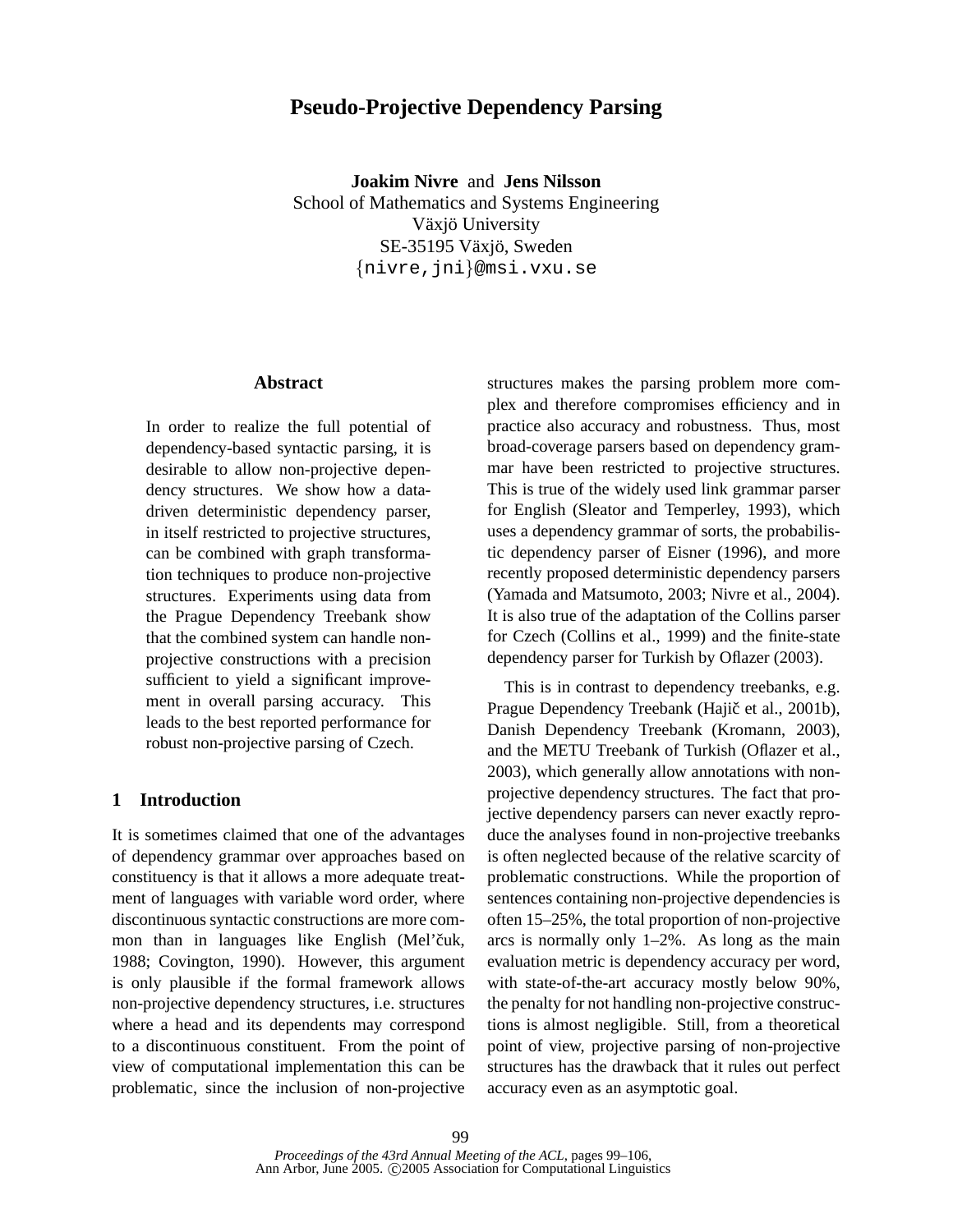

Figure 1: Dependency graph for Czech sentence from the Prague Dependency Treebank<sup>1</sup>

There exist a few robust broad-coverage parsers that produce non-projective dependency structures, notably Tapanainen and Järvinen (1997) and Wang and Harper (2004) for English, Foth et al. (2004) for German, and Holan (2004) for Czech. In addition, there are several approaches to non-projective dependency parsing that are still to be evaluated in the large (Covington, 1990; Kahane et al., 1998; Duchier and Debusmann, 2001; Holan et al., 2001; Hellwig, 2003). Finally, since non-projective constructions often involve long-distance dependencies, the problem is closely related to the recovery of empty categories and non-local dependencies in constituency-based parsing (Johnson, 2002; Dienes and Dubey, 2003; Jijkoun and de Rijke, 2004; Cahill et al., 2004; Levy and Manning, 2004; Campbell, 2004).

In this paper, we show how non-projective dependency parsing can be achieved by combining a datadriven projective parser with special graph transformation techniques. First, the training data for the parser is projectivized by applying a minimal number of lifting operations (Kahane et al., 1998) and encoding information about these lifts in arc labels. When the parser is trained on the transformed data, it will ideally learn not only to construct projective dependency structures but also to assign arc labels that encode information about lifts. By applying an inverse transformation to the output of the parser, arcs with non-standard labels can be lowered to their proper place in the dependency graph, giving rise

to non-projective structures. We call this pseudoprojective dependency parsing, since it is based on a notion of pseudo-projectivity (Kahane et al., 1998).

The rest of the paper is structured as follows. In section 2 we introduce the graph transformation techniques used to projectivize and deprojectivize dependency graphs, and in section 3 we describe the data-driven dependency parser that is the core of our system. We then evaluate the approach in two steps. First, in section 4, we evaluate the graph transformation techniques in themselves, with data from the Prague Dependency Treebank and the Danish Dependency Treebank. In section 5, we then evaluate the entire parsing system by training and evaluating on data from the Prague Dependency Treebank.

### **2 Dependency Graph Transformations**

We assume that the goal in dependency parsing is to construct a labeled dependency graph of the kind depicted in Figure 1. Formally, we define dependency graphs as follows:

- 1. Let  $R = \{r_1, \ldots, r_m\}$  be the set of permissible dependency types (arc labels).
- 2. A dependency graph for a string of words  $W = w_1 \cdots w_n$  is a labeled directed graph  $D = (W, A)$ , where
	- (a)  $W$  is the set of nodes, i.e. word tokens in the input string, ordered by a linear precedence relation <,
	- (b) A is a set of labeled arcs  $(w_i, r, w_j)$ , where  $w_i, w_j \in W, r \in R$
	- (c) for every  $w_j \in W$ , there is at most one arc  $(w_i, r, w_j) \in A.$

<sup>&</sup>lt;sup>1</sup>The dependency graph has been modified to make the final period a dependent of the main verb instead of being a dependent of a special root node for the sentence.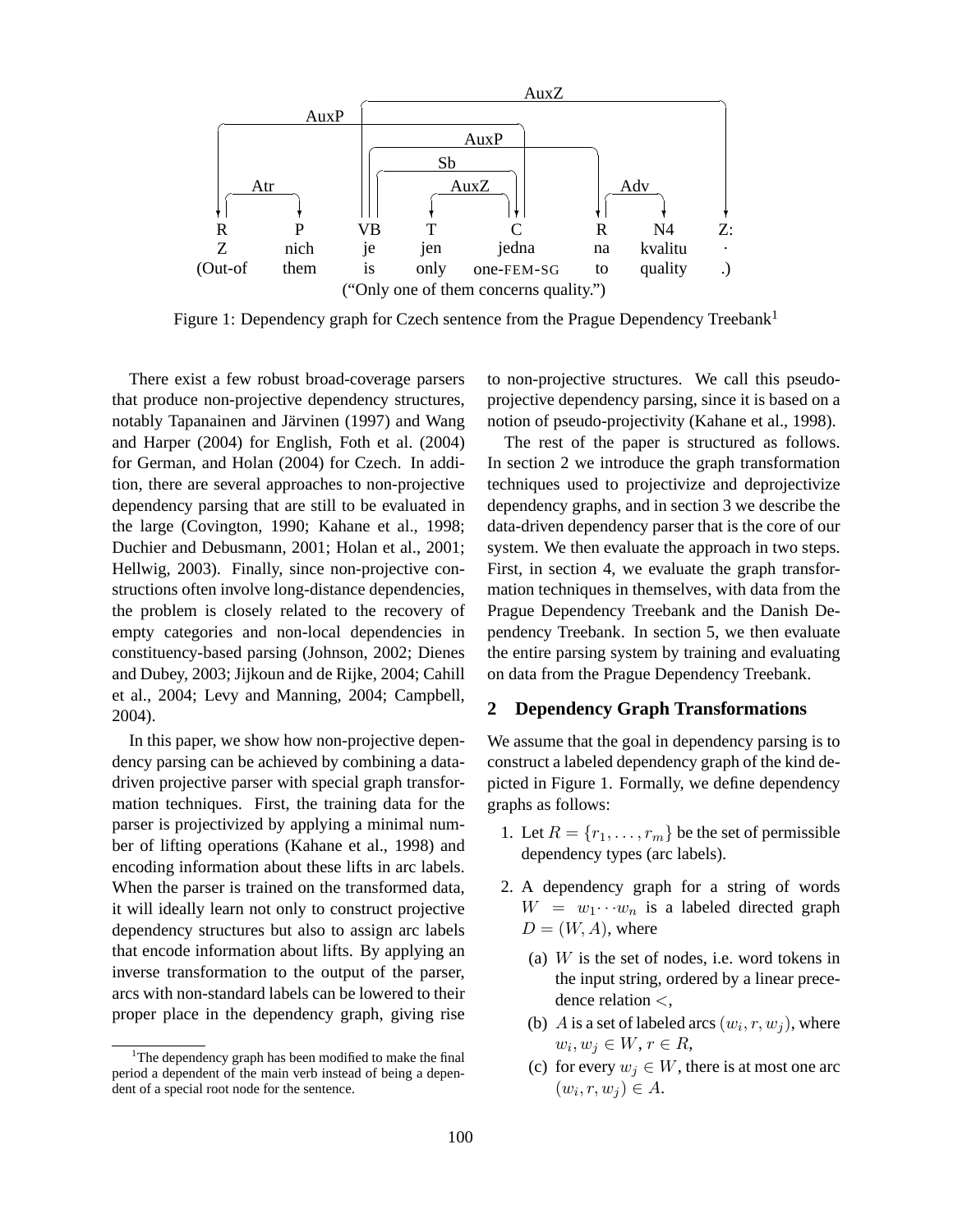

Figure 2: Projectivized dependency graph for Czech sentence

3. A graph  $D = (W, A)$  is well-formed iff it is acyclic and connected.

If  $(w_i, r, w_j) \in A$ , we say that  $w_i$  is the head of  $w_j$ and  $w_j$  a dependent of  $w_i$ . In the following, we use the notation  $w_i \stackrel{r}{\rightarrow} w_j$  to mean that  $(w_i, r, w_j) \in A$ ; we also use  $w_i \rightarrow w_j$  to denote an arc with unspecified label and  $w_i \rightarrow^* w_j$  for the reflexive and transitive closure of the (unlabeled) arc relation.

The dependency graph in Figure 1 satisfies all the defining conditions above, but it fails to satisfy the condition of projectivity (Kahane et al., 1998):

- 1. An arc  $w_i \rightarrow w_k$  is projective iff, for every word  $w_i$  occurring between  $w_i$  and  $w_k$  in the string  $(w_i < w_j < w_k \text{ or } w_i > w_j > w_k), w_i \rightarrow^* w_j.$
- 2. A dependency graph  $D = (W, A)$  is projective iff every arc in  $A$  is projective.

The arc connecting the head *jedna* (one) to the dependent *Z* (out-of) spans the token *je* (is), which is not dominated by *jedna*.

As observed by Kahane et al. (1998), any (nonprojective) dependency graph can be transformed into a projective one by a lifting operation, which replaces each non-projective arc  $w_j \to w_k$  by a projective arc  $w_i \rightarrow w_k$  such that  $w_i \rightarrow^* w_i$  holds in the original graph. Here we use a slightly different notion of lift, applying to individual arcs and moving their head upwards one step at a time:

$$
LIFT(w_j \to w_k) = \begin{cases} w_i \to w_k \text{ if } w_i \to w_j \\ \text{undefined otherwise} \end{cases}
$$

Intuitively, lifting an arc makes the word  $w_k$  dependent on the head  $w_i$  of its original head  $w_i$  (which is unique in a well-formed dependency graph), unless  $w_i$  is a root in which case the operation is undefined (but then  $w_j \to w_k$  is necessarily projective if the dependency graph is well-formed).

Projectivizing a dependency graph by lifting nonprojective arcs is a nondeterministic operation in the general case. However, since we want to preserve as much of the original structure as possible, we are interested in finding a transformation that involves a minimal number of lifts. Even this may be nondeterministic, in case the graph contains several non-projective arcs whose lifts interact, but we use the following algorithm to construct a minimal projective transformation  $D' = (W, A')$  of a (nonprojective) dependency graph  $D = (W, A)$ :

PROIECTIVIZE(*W*, *A*)  
\n1 
$$
A' \leftarrow A
$$
  
\n2 **while** (*W*, *A'*) is non-projective  
\n3  $a \leftarrow$  SMALLEST-NONP-ARC(*A'*)  
\n4  $A' \leftarrow (A' - \{a\}) \cup \{\text{LIFT}(a)\}$   
\n5 **return** (*W*, *A'*)

The function SMALLEST-NONP-ARC returns the non-projective arc with the shortest distance from head to dependent (breaking ties from left to right). Applying the function PROJECTIVIZE to the graph in Figure 1 yields the graph in Figure 2, where the problematic arc pointing to *Z* has been lifted from the original head *jedna* to the ancestor *je*. Using the terminology of Kahane et al. (1998), we say that *jedna* is the *syntactic head* of *Z*, while *je* is its *linear head* in the projectivized representation.

Unlike Kahane et al. (1998), we do not regard a projectivized representation as the final target of the parsing process. Instead, we want to apply an in-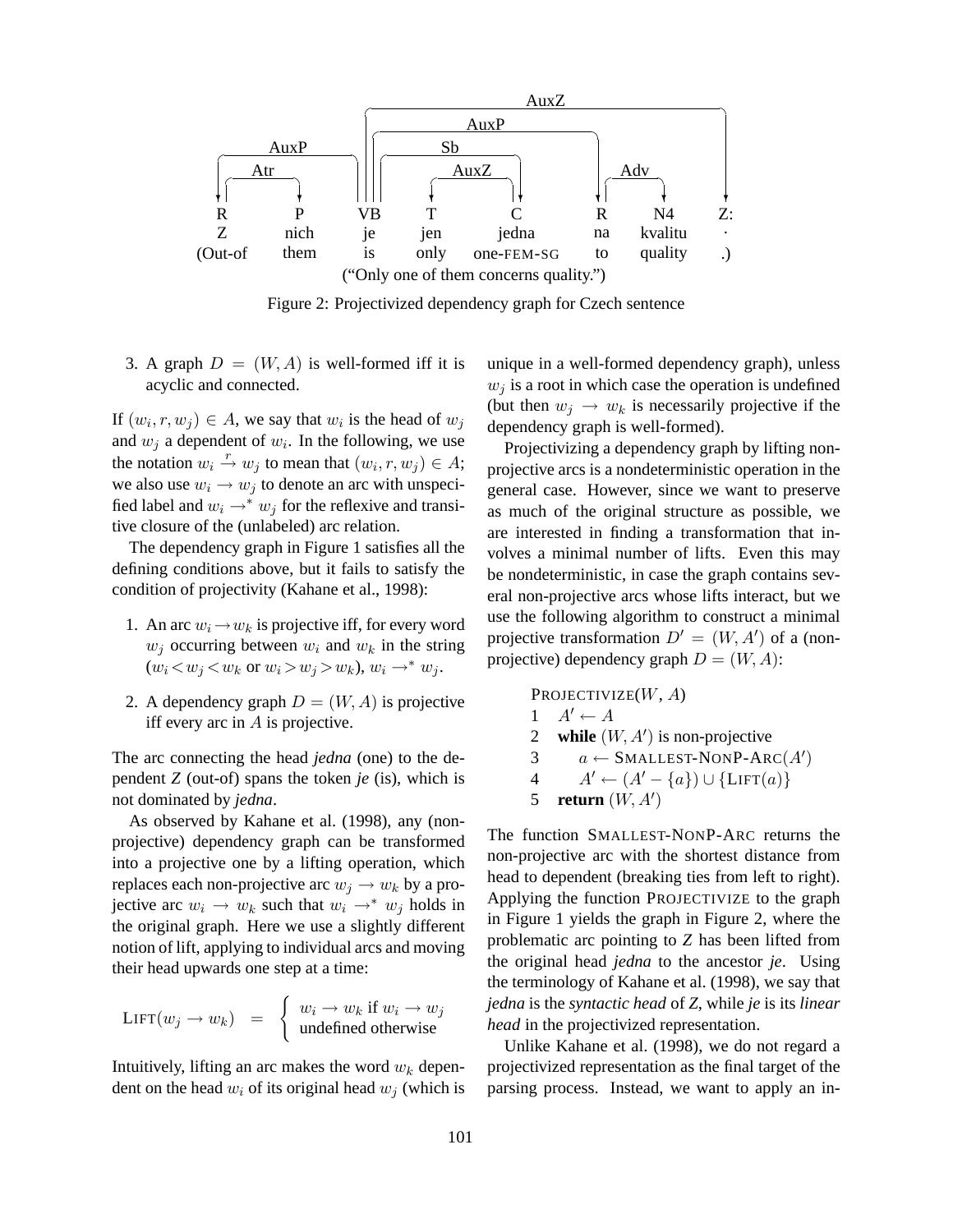|                 | Lifted arc label | Path labels | Number of labels |
|-----------------|------------------|-------------|------------------|
| <b>Baseline</b> |                  | v           | 'N               |
| Head            | $d \uparrow h$   | р           | $n(n+1)$         |
| Head+Path       | $d \uparrow h$   | $p_{\perp}$ | $2n(n+1)$        |
| Path            | $d\hat{ }$       | $p_{\perp}$ | 4п               |

Table 1: Encoding schemes (d = dependent, h = syntactic head,  $p =$  path; n = number of dependency types)

verse transformation to recover the underlying (nonprojective) dependency graph. In order to facilitate this task, we extend the set of arc labels to encode information about lifting operations. In principle, it would be possible to encode the exact position of the syntactic head in the label of the arc from the linear head, but this would give a potentially infinite set of arc labels and would make the training of the parser very hard. In practice, we can therefore expect a trade-off such that increasing the amount of information encoded in arc labels will cause an increase in the accuracy of the inverse transformation but a decrease in the accuracy with which the parser can construct the labeled representations. To explore this tradeoff, we have performed experiments with three different encoding schemes (plus a baseline), which are described schematically in Table 1.

The baseline simply retains the original labels for all arcs, regardless of whether they have been lifted or not, and the number of distinct labels is therefore simply the number n of distinct dependency types.<sup>2</sup> In the first encoding scheme, called **Head**, we use a new label  $d \uparrow h$  for each lifted arc, where d is the dependency relation between the syntactic head and the dependent in the non-projective representation, and  $h$  is the dependency relation that the syntactic head has to its own head in the underlying structure. Using this encoding scheme, the arc from *je* to *Z* in Figure 2 would be assigned the label AuxP↑Sb (signifying an AuxP that has been lifted from a Sb). In the second scheme, **Head+Path**, we in addition modify the label of every arc along the lifting path from the syntactic to the linear head so that if the original label is p the new label is  $p\downarrow$ . Thus, the arc from *je* to *jedna* will be labeled Sb↓ (to indicate that there is a syntactic head below it). In the third and final scheme, denoted **Path**, we keep the extra information on path labels but drop the information about the syntactic head of the lifted arc, using the label  $d\uparrow$ instead of  $d \uparrow h$  (AuxP $\uparrow$  instead of AuxP $\uparrow$ Sb).

As can be seen from the last column in Table 1, both **Head** and **Head+Path** may theoretically lead to a quadratic increase in the number of distinct arc labels (**Head+Path** being worse than **Head** only by a constant factor), while the increase is only linear in the case of **Path**. On the other hand, we can expect **Head+Path** to be the most useful representation for reconstructing the underlying non-projective dependency graph. In approaching this problem, a variety of different methods are conceivable, including a more or less sophisticated use of machine learning. In the present study, we limit ourselves to an algorithmic approach, using a deterministic breadthfirst search. The details of the transformation procedure are slightly different depending on the encoding schemes:

- **Head:** For every arc of the form  $w_i \stackrel{d{\uparrow}h}{\longrightarrow} w_n$ , we search the graph top-down, left-to-right, breadth-first starting at the head node  $w_i$ . If we find an arc  $w_l \stackrel{h}{\longrightarrow} w_m$ , called a *target arc*, we replace  $w_i \stackrel{d{\uparrow}h}{\longrightarrow} w_n$  by  $w_m \stackrel{d}{\longrightarrow} w_n$ ; otherwise we replace  $w_i \stackrel{d{\uparrow}h}{\longrightarrow} w_n$  by  $w_i \stackrel{d}{\longrightarrow} w_n$  (i.e. we let the linear head be the syntactic head).
- **Head+Path:** Same as **Head**, but the search only follows arcs of the form  $w_j \stackrel{p\downarrow}{\longrightarrow} w_k$  and a target arc must have the form  $w_l \stackrel{h\downarrow}{\longrightarrow} w_m$ ; if no target arc is found, **Head** is used as backoff.
- **Path:** Same as **Head+Path**, but a target arc must have the form  $w_l \stackrel{p\downarrow}{\longrightarrow} w_m$  and no outgoing arcs of the form  $w_m \xrightarrow{p' \downarrow} w_o$ ; no backoff.

In section 4 we evaluate these transformations with respect to projectivized dependency treebanks, and in section 5 they are applied to parser output. Before

 $2$ Note that this is a baseline for the parsing experiment only (Experiment 2). For Experiment 1 it is meaningless as a baseline, since it would result in 0% accuracy.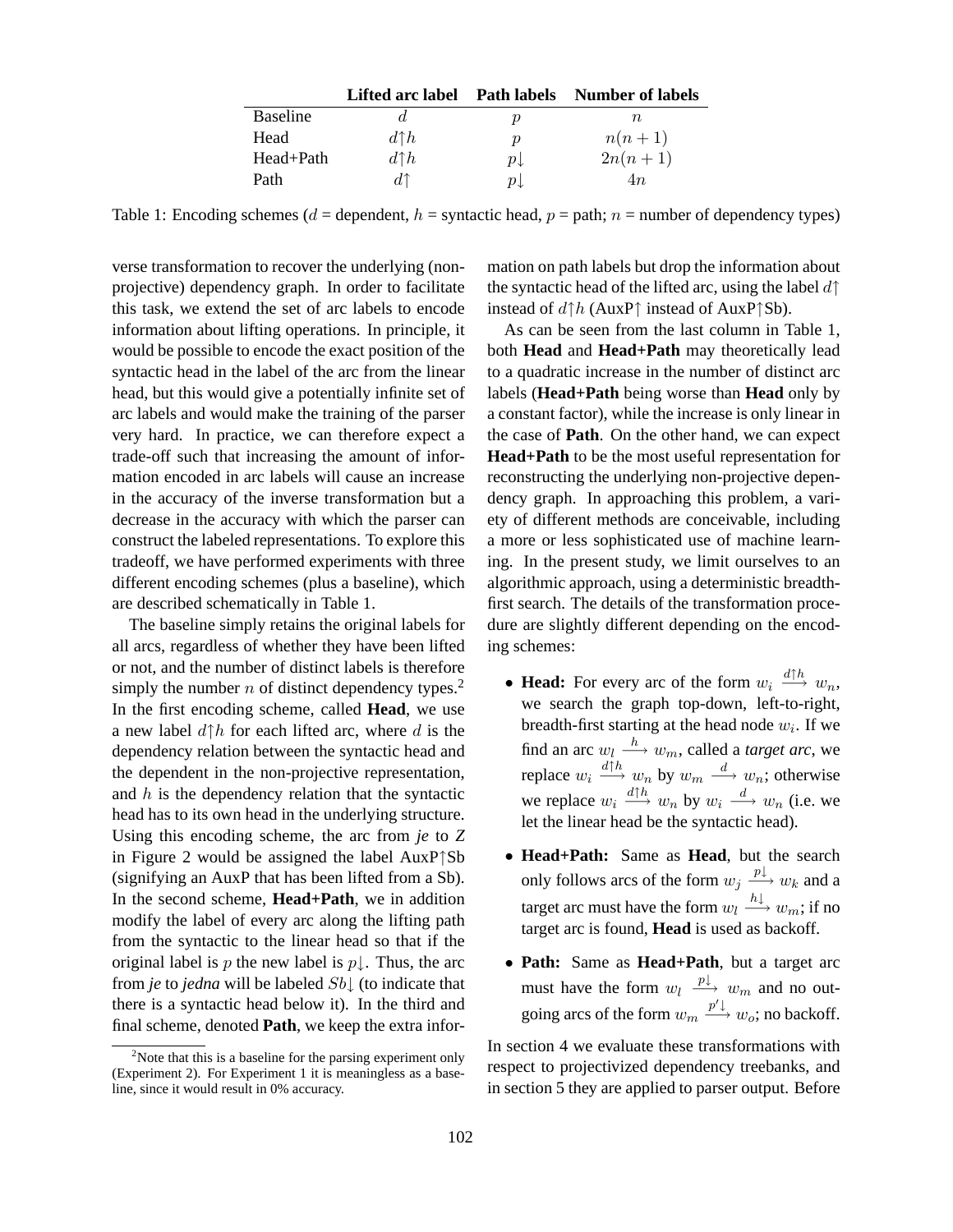| <b>Feature type</b> |               |  |     | $Top-1$ Top Next Next+1 Next+2 Next+3 |  |
|---------------------|---------------|--|-----|---------------------------------------|--|
| Word form           |               |  |     |                                       |  |
| Part-of-speech      |               |  |     |                                       |  |
| Dep type of head    |               |  |     |                                       |  |
|                     | leftmost dep  |  | $+$ |                                       |  |
|                     | rightmost dep |  |     |                                       |  |

Table 2: Features used in predicting the next parser action

we turn to the evaluation, however, we need to introduce the data-driven dependency parser used in the latter experiments.

#### **3 Memory-Based Dependency Parsing**

In the experiments below, we employ a data-driven deterministic dependency parser producing labeled projective dependency graphs,<sup>3</sup> previously tested on Swedish (Nivre et al., 2004) and English (Nivre and Scholz, 2004). The parser builds dependency graphs by traversing the input from left to right, using a stack to store tokens that are not yet complete with respect to their dependents. At each point during the derivation, the parser has a choice between pushing the next input token onto the stack – with or without adding an arc from the token on top of the stack to the token pushed – and popping a token from the stack – with or without adding an arc from the next input token to the token popped. More details on the parsing algorithm can be found in Nivre (2003).

The choice between different actions is in general nondeterministic, and the parser relies on a memorybased classifier, trained on treebank data, to predict the next action based on features of the current parser configuration. Table 2 shows the features used in the current version of the parser. At each point during the derivation, the prediction is based on six word tokens, the two topmost tokens on the stack, and the next four input tokens. For each token, three types of features may be taken into account: the word form; the part-of-speech assigned by an automatic tagger; and labels on previously assigned dependency arcs involving the token – the arc from its head and the arcs to its leftmost and rightmost dependent, respectively. Except for the leftmost dependent of the next input token, dependency type features are limited to tokens on the stack.

The prediction based on these features is a  $k$ nearest neighbor classification, using the IB1 algorithm and  $k = 5$ , the modified value difference metric (MVDM) and class voting with inverse distance weighting, as implemented in the TiMBL software package (Daelemans et al., 2003). More details on the memory-based prediction can be found in Nivre et al. (2004) and Nivre and Scholz (2004).

#### **4 Experiment 1: Treebank Transformation**

The first experiment uses data from two dependency treebanks. The Prague Dependency Treebank (PDT) consists of more than 1M words of newspaper text, annotated on three levels, the morphological, analytical and tectogrammatical levels (Hajič, 1998). Our experiments all concern the analytical annotation, and the first experiment is based only on the training part. The Danish Dependency Treebank (DDT) comprises about 100K words of text selected from the Danish PAROLE corpus, with annotation of primary and secondary dependencies (Kromann, 2003). The entire treebank is used in the experiment, but only primary dependencies are considered.<sup>4</sup> In all experiments, punctuation tokens are included in the data but omitted in evaluation scores.

In the first part of the experiment, dependency graphs from the treebanks were projectivized using the algorithm described in section 2. As shown in Table 3, the proportion of sentences containing some non-projective dependency ranges from about 15% in DDT to almost 25% in PDT. However, the overall percentage of non-projective arcs is less than 2% in PDT and less than 1% in DDT. The last four

 $3$ The graphs satisfy all the well-formedness conditions given in section 2 except (possibly) connectedness. For robustness reasons, the parser may output a set of dependency trees instead of a single tree.

<sup>&</sup>lt;sup>4</sup>If secondary dependencies had been included, the dependency graphs would not have satisfied the well-formedness conditions formulated in section 2.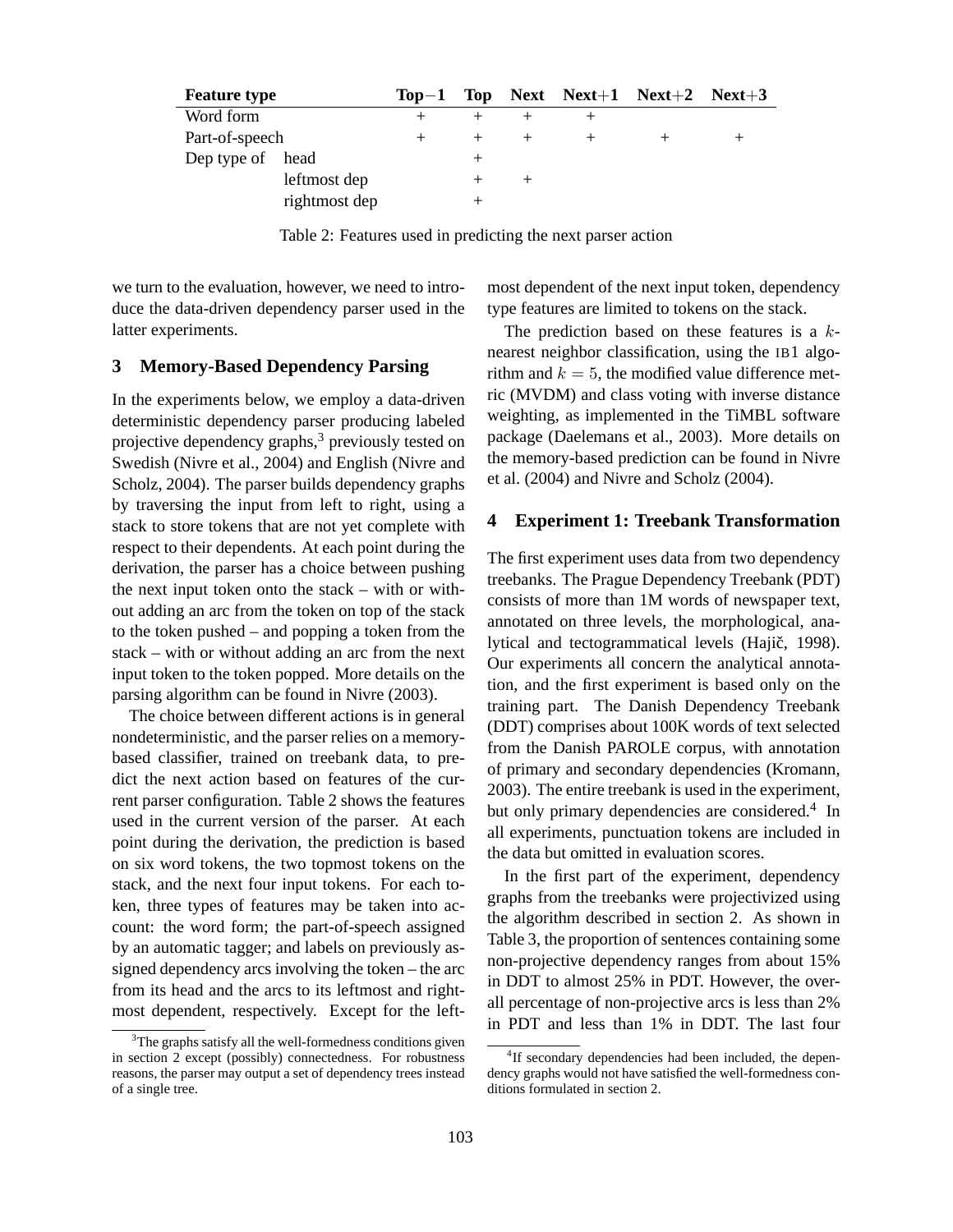|              |                                      |       |                     | # Lifts in projectivization    |                |                |           |
|--------------|--------------------------------------|-------|---------------------|--------------------------------|----------------|----------------|-----------|
| Data set     | # Sentences % NonP   # Tokens % NonP |       |                     |                                | $\overline{2}$ |                | $3 \t >3$ |
| PDT training | 73,088                               |       | $23.15$   1,255,333 | $1.81 \pm 93.79$               |                | 5.60 0.51 0.11 |           |
| DDT total    | 5.512                                | 15.48 | 100.238             | $0.94$   79.49 13.28 4.36 2.87 |                |                |           |

Table 3: Non-projective sentences and arcs in PDT and DDT (NonP = non-projective)

| Data set                                                                                            | Head |  | $H + P$ |  | Path |  |
|-----------------------------------------------------------------------------------------------------|------|--|---------|--|------|--|
| PDT training $(28 \text{ labels}) \mid 92.3 \quad (230) \mid 99.3 \quad (314) \mid 97.3 \quad (84)$ |      |  |         |  |      |  |
| DDT total (54 labels) $\begin{array}{ l} \n\end{array}$ 92.3 (123)   99.8 (147)   98.3 (99)         |      |  |         |  |      |  |

Table 4: Percentage of non-projective arcs recovered correctly (number of labels in parentheses)

columns in Table 3 show the distribution of nonprojective arcs with respect to the number of lifts required. It is worth noting that, although nonprojective constructions are less frequent in DDT than in PDT, they seem to be more deeply nested, since only about 80% can be projectivized with a single lift, while almost 95% of the non-projective arcs in PDT only require a single lift.

In the second part of the experiment, we applied the inverse transformation based on breadth-first search under the three different encoding schemes. The results are given in Table 4. As expected, the most informative encoding, **Head+Path**, gives the highest accuracy with over 99% of all non-projective arcs being recovered correctly in both data sets. However, it can be noted that the results for the least informative encoding, **Path**, are almost comparable, while the third encoding, **Head**, gives substantially worse results for both data sets. We also see that the increase in the size of the label sets for **Head** and **Head+Path** is far below the theoretical upper bounds given in Table 1. The increase is generally higher for PDT than for DDT, which indicates a greater diversity in non-projective constructions.

#### **5 Experiment 2: Memory-Based Parsing**

The second experiment is limited to data from PDT.<sup>5</sup> The training part of the treebank was projectivized under different encoding schemes and used to train memory-based dependency parsers, which were run on the test part of the treebank, consisting of 7,507

sentences and  $125,713$  tokens.<sup>6</sup> The inverse transformation was applied to the output of the parsers and the result compared to the gold standard test set.

Table 5 shows the overall parsing accuracy attained with the three different encoding schemes, compared to the baseline (no special arc labels) and to training directly on non-projective dependency graphs. Evaluation metrics used are Attachment Score (AS), i.e. the proportion of tokens that are attached to the correct head, and Exact Match (EM), i.e. the proportion of sentences for which the dependency graph exactly matches the gold standard. In the labeled version of these metrics (L) both heads and arc labels must be correct, while the unlabeled version (U) only considers heads.

The first thing to note is that projectivizing helps in itself, even if no encoding is used, as seen from the fact that the projective baseline outperforms the non-projective training condition by more than half a percentage point on attachment score, although the gain is much smaller with respect to exact match. The second main result is that the pseudo-projective approach to parsing (using special arc labels to guide an inverse transformation) gives a further improvement of about one percentage point on attachment score. With respect to exact match, the improvement is even more noticeable, which shows quite clearly that even if non-projective dependencies are rare on the token level, they are nevertheless important for getting the global syntactic structure correct.

All improvements over the baseline are statistically significant beyond the 0.01 level (McNemar's

<sup>&</sup>lt;sup>5</sup>Preliminary experiments using data from DDT indicated that the limited size of the treebank creates a severe sparse data problem with respect to non-projective constructions.

<sup>&</sup>lt;sup>6</sup>The part-of-speech tagging used in both training and testing was the uncorrected output of an HMM tagger distributed with the treebank; cf. Hajič et al.  $(2001a)$ .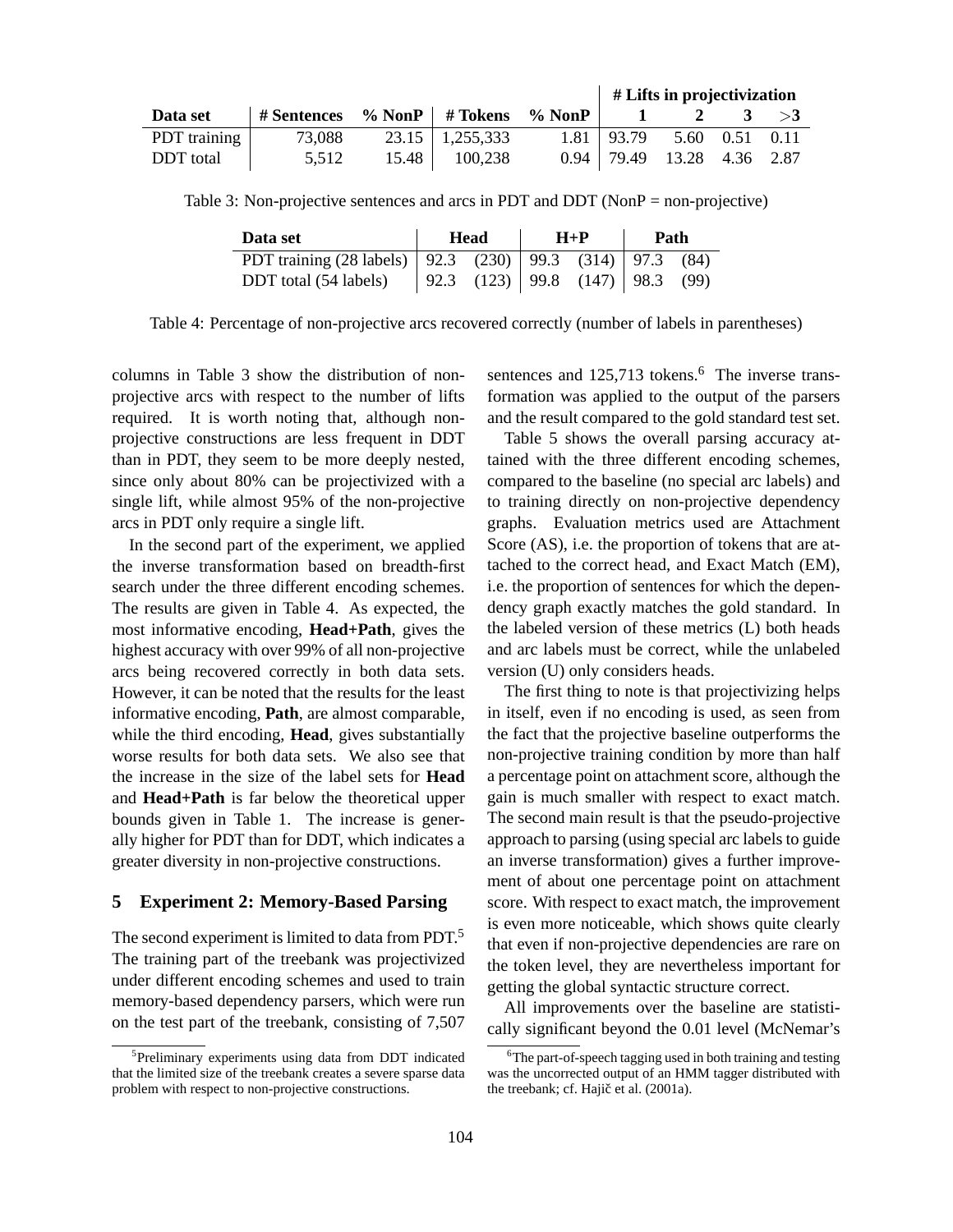| Encoding        |      | UAS LAS | UEM  | LEM  |
|-----------------|------|---------|------|------|
| Non-projective  | 78.5 | 71.3    | 28.9 | 20.6 |
| <b>Baseline</b> | 79.1 | 72.0    | 29.2 | 20.7 |
| Head            | 80.1 | 72.8    | 31.6 | 22.2 |
| Head+Path       | 80.0 | 72.8    | 31.8 | 22.4 |
| Path            | 80.0 | 72.7    | 31.6 | 22.0 |

Table 5: Parsing accuracy ( $AS =$  attachment score,  $EM =$  exact match; U = unlabeled,  $L =$  labeled)

|                                                                               | <b>Unlabeled</b> |       |             | <b>Labeled</b> |                               |  |
|-------------------------------------------------------------------------------|------------------|-------|-------------|----------------|-------------------------------|--|
| Encoding                                                                      |                  | $P$ R | $\mathbf F$ |                | $\mathbf{R}$                  |  |
| Head 61.3 54.1 57.5 55.2 49.8 52.4<br>Head+Path 63.9 54.9 59.0 57.9 50.6 54.0 |                  |       |             |                |                               |  |
|                                                                               |                  |       |             |                |                               |  |
| Path                                                                          |                  |       |             |                | 58.2 49.5 53.4 51.0 45.7 48.2 |  |

Table 6: Precision, recall and F-measure for non-projective arcs

test). By contrast, when we turn to a comparison of the three encoding schemes it is hard to find any significant differences, and the overall impression is that it makes little or no difference which encoding scheme is used, as long as there is some indication of which words are assigned their linear head instead of their syntactic head by the projective parser. This may seem surprising, given the experiments reported in section 4, but the explanation is probably that the non-projective dependencies that can be recovered at all are of the simple kind that only requires a single lift, where the encoding of path information is often redundant. It is likely that the more complex cases, where path information could make a difference, are beyond the reach of the parser in most cases.

However, if we consider precision, recall and Fmeasure on non-projective dependencies only, as shown in Table 6, some differences begin to emerge. The most informative scheme, **Head+Path**, gives the highest scores, although with respect to **Head** the difference is not statistically significant, while the least informative scheme, **Path** – with almost the same performance on treebank transformation – is significantly lower ( $p < 0.01$ ). On the other hand, given that all schemes have similar parsing accuracy overall, this means that the **Path** scheme is the least likely to introduce errors on projective arcs.

The overall parsing accuracy obtained with the pseudo-projective approach is still lower than for the best projective parsers. Although the best published results for the Collins parser is 80% UAS (Collins,

1999), this parser reaches 82% when trained on the entire training data set, and an adapted version of Charniak's parser (Charniak, 2000) performs at 84% (Jan Hajič, pers. comm.). However, the accuracy is considerably higher than previously reported results for robust non-projective parsing of Czech, with a best performance of 73% UAS (Holan, 2004).

Compared to related work on the recovery of long-distance dependencies in constituency-based parsing, our approach is similar to that of Dienes and Dubey (2003) in that the processing of non-local dependencies is partly integrated in the parsing process, via an extension of the set of syntactic categories, whereas most other approaches rely on postprocessing only. However, while Dienes and Dubey recognize empty categories in a pre-processing step and only let the parser find their antecedents, we use the parser both to detect dislocated dependents and to predict either the type or the location of their syntactic head (or both) and use post-processing only to transform the graph in accordance with the parser's analysis.

### **6 Conclusion**

We have presented a new method for non-projective dependency parsing, based on a combination of data-driven projective dependency parsing and graph transformation techniques. The main result is that the combined system can recover non-projective dependencies with a precision sufficient to give a significant improvement in overall parsing accuracy,